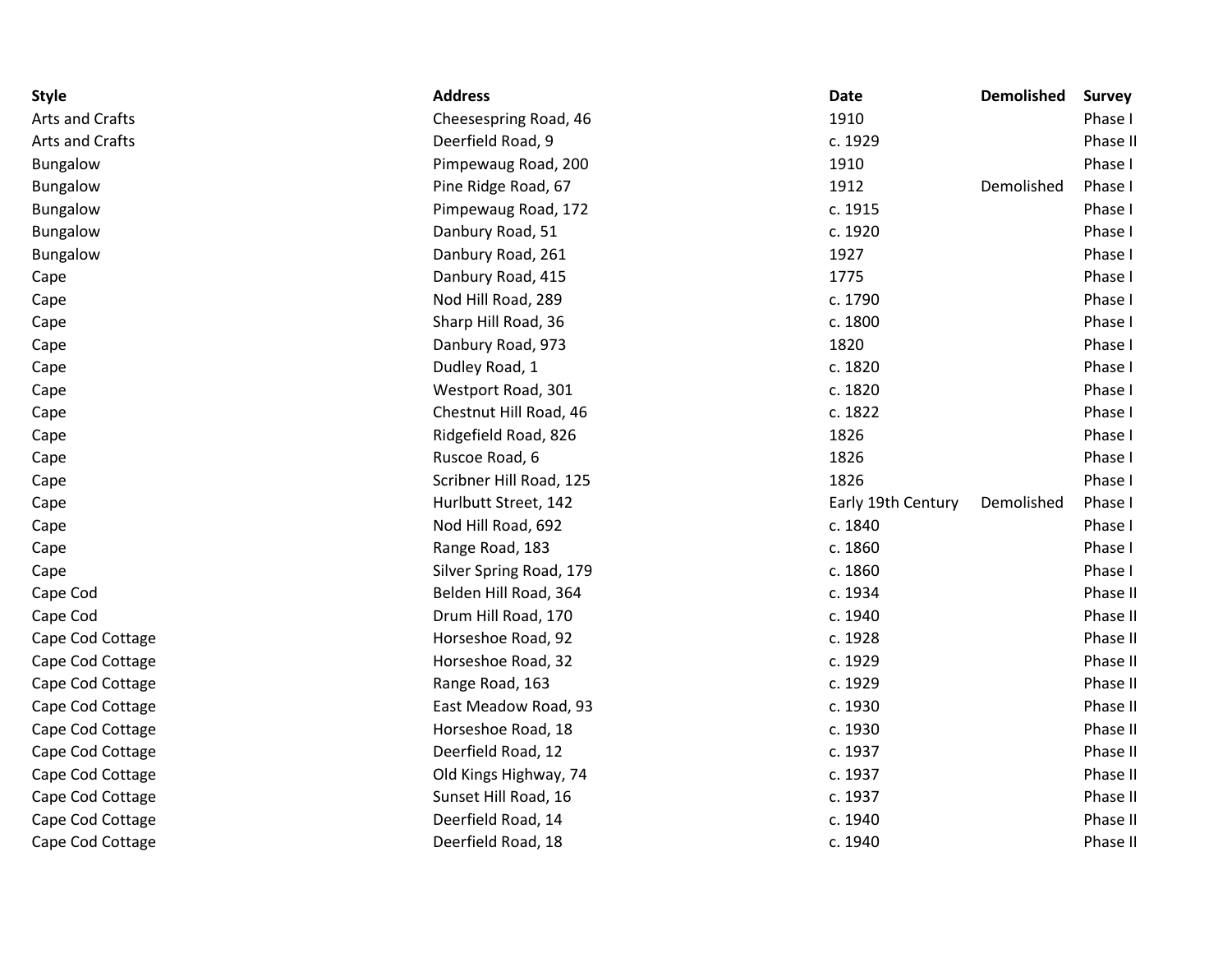| Cape Cod Cottage                                 | DeForest Road, 105                            | c. 1940           |            | Phase II |
|--------------------------------------------------|-----------------------------------------------|-------------------|------------|----------|
| Cape Cod Cottage                                 | Horseshoe Road, 17                            | c. 1940           |            | Phase II |
| Cape Cod Cottage                                 | Range Road, 151                               | c. 1945           |            | Phase II |
| Cape/Colonial Revival                            | Danbury Road, 516                             | c. 1790           |            | Phase I  |
| Cape/Colonial Revival                            | Old Belden Hill Road, 105                     | c. 1800           | Demolished | Phase I  |
| Cape/Colonial Revival                            | Nod Hill Road, 61                             | c. 1830           |            | Phase I  |
| Cape/Greek Revival                               | New Canaad Road, 12                           | c. 1800           |            | Phase I  |
| Cape/Picturesque Vernacular                      | Sharp Hill Road, 240                          | c. 1800           |            | Phase I  |
| Carpenter Gothic                                 | Danbury Road, 146                             | 1852, 1978        |            | Phase I  |
| Chateauesque                                     | Graenest Ridge Road, 9                        | c. 1924           |            | Phase II |
| <b>Classical Revival</b>                         | Nod Hill Road, 441                            | c. 1930           |            | Phase II |
| Colonial                                         | Shadow Lane, 51                               | c. 1757           |            | Phase I  |
| Colonial                                         | Belden Hill Road, 180                         | c. 1760           |            | Phase I  |
| Colonial                                         | Danbury Road, 224 (Sloan-Raymond-Fitch House) | 1760-1780         |            | Phase II |
| Colonial                                         | Millstone Road, 296                           | c. 1770           |            | Phase I  |
| Colonial                                         | Hurlbutt Street, 190                          | c. 1780           |            | Phase I  |
| Colonial                                         | Ridgefield Road, 422                          | c. 1780           |            | Phase I  |
| Colonial                                         | Ridgefield Road, 831                          | 1790              |            | Phase I  |
| Colonial                                         | Belden Hill Road, 332                         | c. 1790           |            | Phase I  |
| Colonial                                         | Belden Hill Road, 368                         | c. 1790           |            | Phase I  |
| Colonial                                         | Ridgefield Road, 108                          | c. 1791           |            | Phase I  |
| Colonial                                         | Millstone Road, 131                           | Late 18th Century |            | Phase I  |
| Colonial                                         | Ridgefield Road, 807                          | c. 1800           |            | Phase I  |
| Colonial                                         | Westport Road, 132                            | c. 1800           |            | Phase I  |
| Colonial                                         | DeForest Road, 156                            | pre 1840          |            | Phase I  |
| <b>Colonial Cape</b>                             | Olmstead Hill Road, 229                       | c. 1790           |            | Phase I  |
| <b>Colonial Greek Revival</b>                    | Ridgefield Road, 70                           | 1790-1844         |            | Phase I  |
| Colonial Picturesque Vernacular/Colonial Revival | Hurlbutt Street, 434                          | 1780              |            | Phase I  |
| <b>Colonial Revival</b>                          | Seeley Road, 105                              | c. 1760           | Demolished | Phase I  |
| <b>Colonial Revival</b>                          | Ridgefield Road, 735                          | 1792              |            | Phase I  |
| <b>Colonial Revival</b>                          | Hurlbutt Street, 211                          | Late 18th Century | Demolished | Phase I  |
| <b>Colonial Revival</b>                          | Ridgefield Road, 742                          | 18th Century      |            | Phase I  |
| <b>Colonial Revival</b>                          | Nod Hill Road, 573                            | c. 1800           |            | Phase I  |
| <b>Colonial Revival</b>                          | Nod Hill Road, 200                            | c. 1812           |            | Phase I  |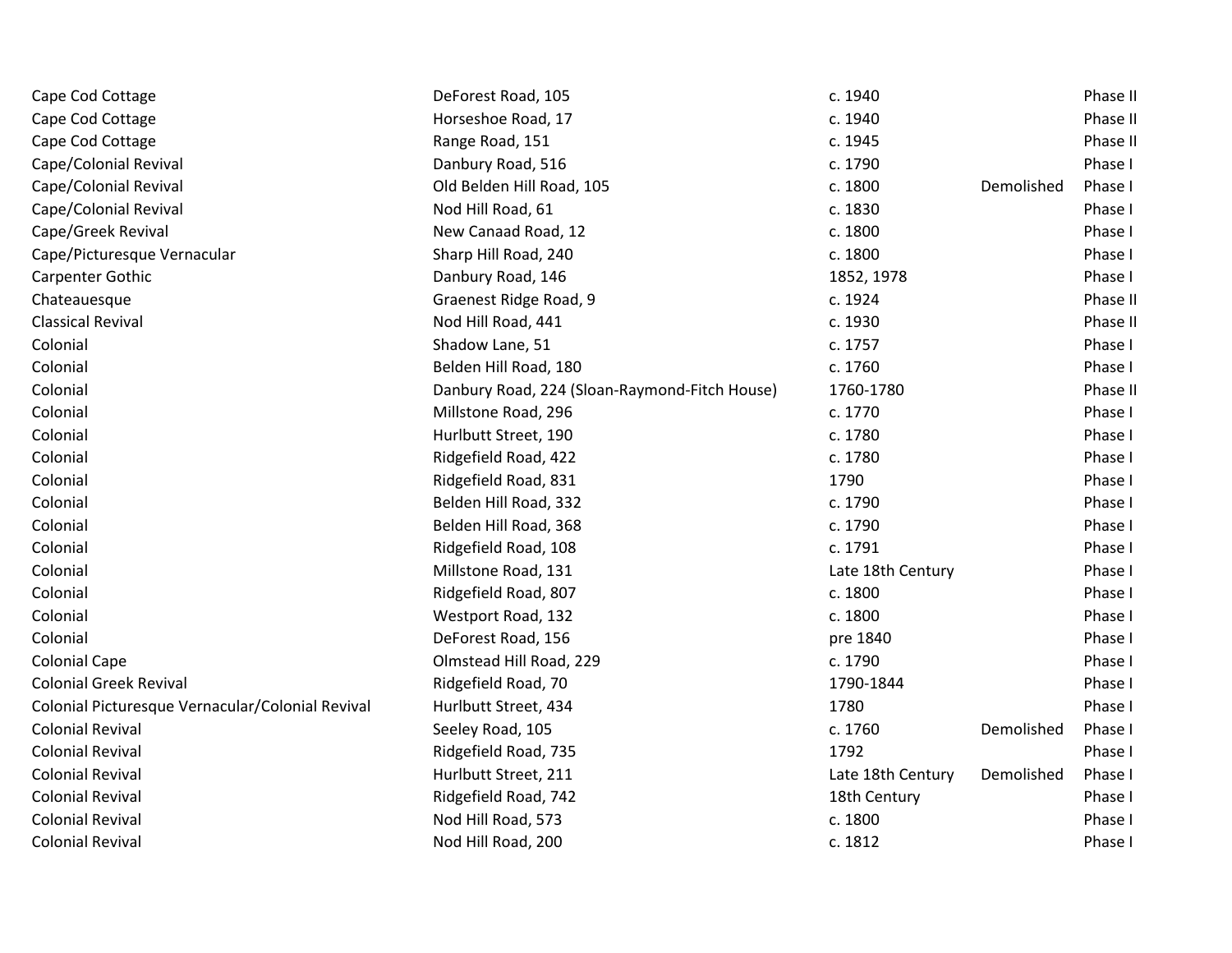| <b>Colonial Revival</b> | Nod Hill Road, 464       | Early 19th Century    | Phase I  |
|-------------------------|--------------------------|-----------------------|----------|
| <b>Colonial Revival</b> | Danbury Road, 354        | 1832                  | Phase I  |
| <b>Colonial Revival</b> | Ridgefield Road, 860     | 1835                  | Phase I  |
| <b>Colonial Revival</b> | Ridgefield Road, 1083    | c. 1842               | Phase I  |
| <b>Colonial Revival</b> | Ridgefield Road, 485     | 1850                  | Phase I  |
| <b>Colonial Revival</b> | Honey Hill Road, 75      | pre 1855              | Phase I  |
| <b>Colonial Revival</b> | Westport Road, 163       | pre 1855              | Phase I  |
| <b>Colonial Revival</b> | Ridgefield Road, 500     | 1860                  | Phase I  |
| <b>Colonial Revival</b> | Drum Hill Road, 212      | c. 1865               | Phase I  |
| <b>Colonial Revival</b> | Ridgefield Road, 390     | 1870                  | Phase I  |
| <b>Colonial Revival</b> | Seir Hill Road, 76       | 1875                  | Phase I  |
| <b>Colonial Revival</b> | Nod Hill Road, 407       | 1876                  | Phase I  |
| <b>Colonial Revival</b> | Ridgefield Road, 122,124 | 1880                  | Phase I  |
| <b>Colonial Revival</b> | Newtown Turnpike, 457    | c. 1880               | Phase I  |
| <b>Colonial Revival</b> | Nod Hill Road, 668       | c. 1880               | Phase I  |
| <b>Colonial Revival</b> | Drum Hill Road, 3        | 1885                  | Phase I  |
| <b>Colonial Revival</b> | Danbury Road, 116        | c. 1895<br>Demolished | Phase I  |
| <b>Colonial Revival</b> | Seeley Road, 67          | 19th Century          | Phase I  |
| <b>Colonial Revival</b> | Westport Road, 308       | 1900                  | Phase I  |
| <b>Colonial Revival</b> | Ridgefield Road, 691     | c. 1900               | Phase II |
| <b>Colonial Revival</b> | Cannon Road, 15          | c. 1905               | Phase I  |
| <b>Colonial Revival</b> | Danbury Road, 426        | 1907                  | Phase I  |
| <b>Colonial Revival</b> | Danbury Road, 475        | c. 1909               | Phase I  |
| <b>Colonial Revival</b> | Route 107, 25            | 1910                  | Phase I  |
| <b>Colonial Revival</b> | Route 107, 29            | 1910                  | Phase I  |
| <b>Colonial Revival</b> | Sharp Hill Road, 103     | 1910                  | Phase I  |
| <b>Colonial Revival</b> | Chestnut Hill Road, 250  | c. 1910               | Phase I  |
| <b>Colonial Revival</b> | Millstone Road, 208      | c. 1912               | Phase I  |
| <b>Colonial Revival</b> | West Church Street, 31   | c. 1912               | Phase I  |
| <b>Colonial Revival</b> | Sturges Ridge Road, 214  | 1913                  | Phase I  |
| <b>Colonial Revival</b> | Danbury Road, 963        | 1916                  | Phase I  |
| <b>Colonial Revival</b> | Millstone Road, 154      | c. 1920               | Phase I  |
| <b>Colonial Revival</b> | Ridgefield Road, 208     | c. 1920               | Phase II |
| <b>Colonial Revival</b> | Chestnut Hill Road, 89   | c. 1920-1930          | Phase I  |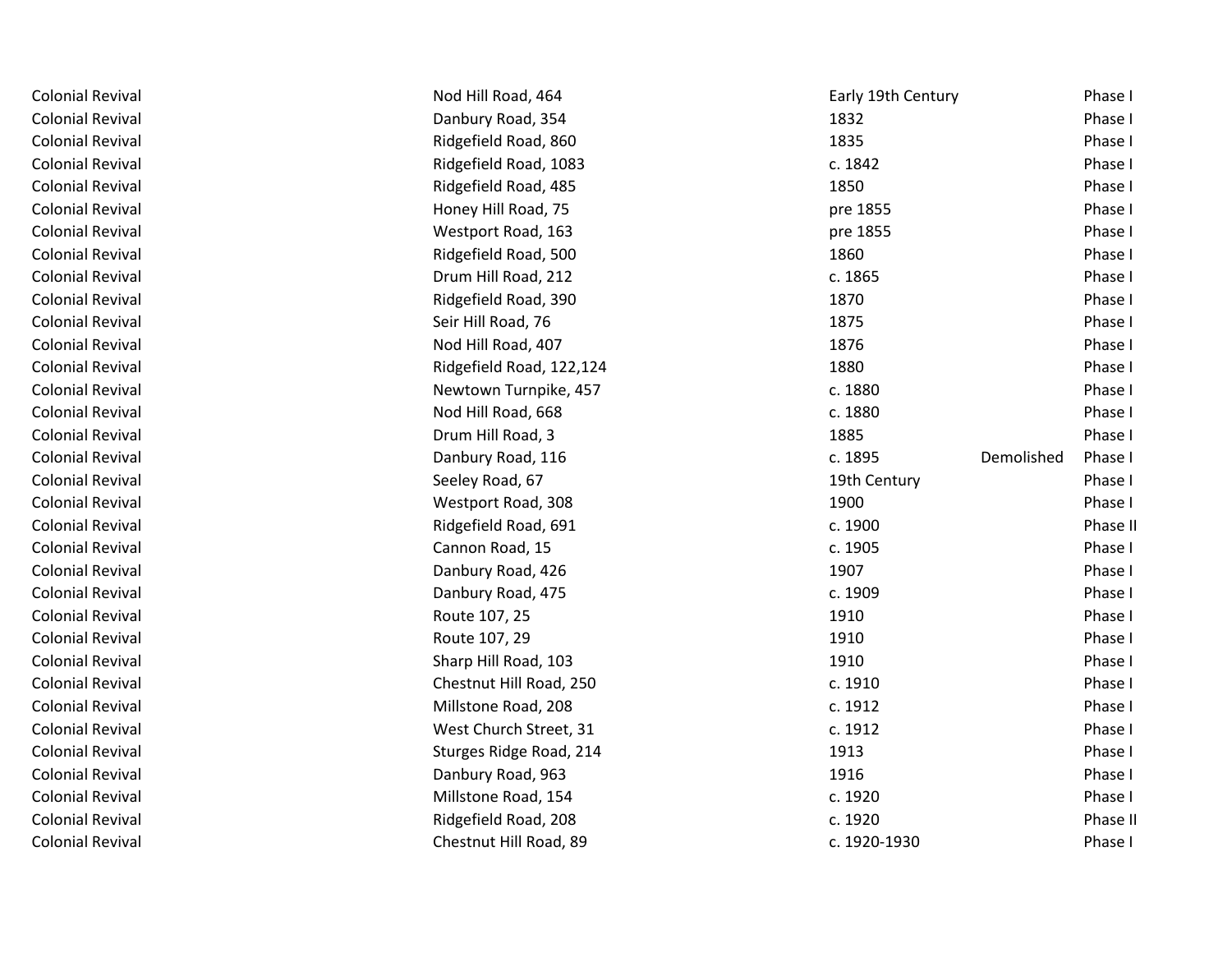| <b>Colonial Revival</b> | Ridgefield Road, 766     | 1922                  | Phase I  |
|-------------------------|--------------------------|-----------------------|----------|
| <b>Colonial Revival</b> | Cannon Road, 8           | c. 1922               | Phase I  |
| <b>Colonial Revival</b> | Danbury Road, 440        | c. 1922               | Phase I  |
| <b>Colonial Revival</b> | West Meadow Road, 64     | c. 1922               | Phase II |
| <b>Colonial Revival</b> | Danbury Road, 385        | c. 1923<br>Demolished | Phase I  |
| <b>Colonial Revival</b> | Hurlbutt Street, 158     | 1924                  | Phase I  |
| <b>Colonial Revival</b> | Chestnut Hill Road, 119  | c. 1924               | Phase II |
| <b>Colonial Revival</b> | Hurlbutt Street, 97      | c. 1924               | Phase II |
| <b>Colonial Revival</b> | Nod Hill Road, 415       | c. 1924               | Phase II |
| <b>Colonial Revival</b> | Danbury Road, 259        | 1925<br>Demolished    | Phase I  |
| <b>Colonial Revival</b> | New Street, 34           | 1925                  | Phase I  |
| <b>Colonial Revival</b> | Portland Avenue, 66-68   | 1925                  | Phase I  |
| <b>Colonial Revival</b> | Ridgefield Road, 80      | c. 1925               | Phase I  |
| <b>Colonial Revival</b> | Sharp Hill Road, 114     | c. 1925               | Phase II |
| <b>Colonial Revival</b> | Danbury Road, 400        | 1926                  | Phase I  |
| <b>Colonial Revival</b> | Drum Hill Road, 42       | 1927                  | Phase I  |
| <b>Colonial Revival</b> | Belden Hill Road, 461    | c. 1927               | Phase II |
| <b>Colonial Revival</b> | Cannon Road, 175         | c. 1927               | Phase I  |
| <b>Colonial Revival</b> | Ridgefield Road, 771     | c. 1927               | Phase II |
| <b>Colonial Revival</b> | West Meadow Road, 8      | c. 1927               | Phase II |
| <b>Colonial Revival</b> | Hurlbutt Street, 90      | 1928                  | Phase I  |
| <b>Colonial Revival</b> | Old Ridgefield Road, 101 | c. 1928               | Phase II |
| <b>Colonial Revival</b> | Belden Hill Road, 112    | c. 1929               | Phase II |
| <b>Colonial Revival</b> | Grumman Hill Road, 39    | c. 1929               | Phase II |
| <b>Colonial Revival</b> | Nod Hill Road, 184       | c. 1929               | Phase II |
| <b>Colonial Revival</b> | Old Highway, 21          | c. 1929               | Phase II |
| <b>Colonial Revival</b> | Danbury Road, 238        | 1930                  | Phase II |
| <b>Colonial Revival</b> | Drum Hill Road, 140      | c. 1930               | Phase II |
| <b>Colonial Revival</b> | Old Boston Road, 12      | c. 1930               | Phase I  |
| <b>Colonial Revival</b> | Olmstead Hill Road, 323  | c. 1930               | Phase II |
| <b>Colonial Revival</b> | Downe Lane, 6            | c. 1931               | Phase I  |
| <b>Colonial Revival</b> | Skunk Lane, 167          | c. 1931               | Phase II |
| <b>Colonial Revival</b> | West Meadow Road, 39     | c. 1931               | Phase II |
| <b>Colonial Revival</b> | Hulda Hill Road, 148     | c. 1933               | Phase II |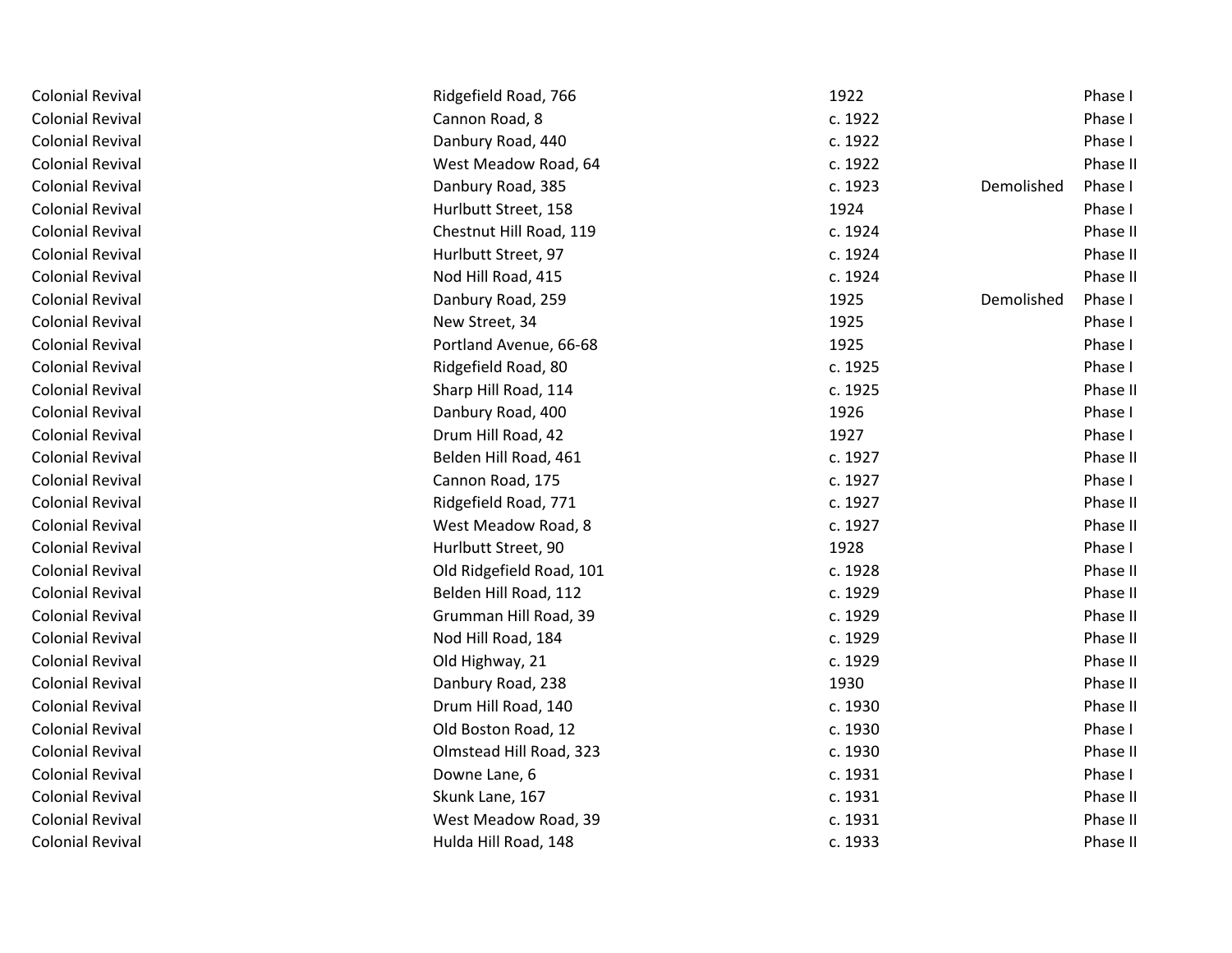| <b>Colonial Revival</b>                   | Chestnut Hill Road, 182 | c. 1934 | Phase II |
|-------------------------------------------|-------------------------|---------|----------|
| <b>Colonial Revival</b>                   | Skunk Lane, 105         | c. 1935 | Phase II |
| <b>Colonial Revival</b>                   | Charter Oak Drive, 87   | c. 1936 | Phase II |
| <b>Colonial Revival</b>                   | Cheesespring Road, 31   | c. 1937 | Phase II |
| <b>Colonial Revival</b>                   | East Meadow Road, 86    | c. 1938 | Phase II |
| <b>Colonial Revival</b>                   | Nod Hill Road, 351      | c. 1938 | Phase II |
| <b>Colonial Revival</b>                   | Pipers Hill Road, 145   | c. 1938 | Phase II |
| <b>Colonial Revival</b>                   | Pond Road, 35           | c. 1938 | Phase II |
| <b>Colonial Revival</b>                   | Cannon Road, 63         | 1939    | Phase I  |
| <b>Colonial Revival</b>                   | Belden Hill Road, 560   | c. 1939 | Phase II |
| <b>Colonial Revival</b>                   | Chestnut Hill Road, 36  | 1940    | Phase I  |
| <b>Colonial Revival</b>                   | Hurlbutt Street, 379    | 1940    | Phase I  |
| <b>Colonial Revival</b>                   | Chestnut Hill Road, 181 | c. 1940 | Phase II |
| <b>Colonial Revival</b>                   | Chestnut Hill Road, 274 | c. 1940 | Phase II |
| <b>Colonial Revival</b>                   | Chestnut Hill Road, 284 | c. 1940 | Phase II |
| <b>Colonial Revival</b>                   | DeForest Road, 75       | c. 1940 | Phase II |
| <b>Colonial Revival</b>                   | Ridgefield Road, 475    | c. 1940 | Phase II |
| <b>Colonial Revival</b>                   | Nod Hill Road, 77       | c. 1941 | Phase II |
| <b>Colonial Revival</b>                   | Nod Hill Road, 651      | c. 1943 | Phase I  |
| <b>Colonial Revival</b>                   | Westport Road, 183      | 1947    | Phase I  |
| <b>Colonial Revival and Ranch/Cottage</b> | Drum Hill Road, 136     | c. 1923 | Phase II |
| <b>Colonial Revival Cape</b>              | Drum Hill Road, 113     | c. 1936 | Phase II |
| <b>Colonial Revival/Converted Barn</b>    | Ridgefield Road, 481    | c. 1927 | Phase II |
| <b>Colonial Revival/Tudor Revival</b>     | Chestnut Hill Road, 132 | c. 1930 | Phase II |
| Colonial Revival/Tudor Revival            | East Meadow Road, 52    | c. 1930 | Phase II |
| <b>Colonial Revival/Tudor Revival</b>     | High Ridge Road, 9      | c. 1930 | Phase II |
| Colonial Revival/Tudor Revival            | Nod Hill Road, 354      | c. 1933 | Phase II |
| Colonial/Colonial Revival                 | Cannon Road, 226        | c. 1731 | Phase I  |
| Colonial/Colonial Revival                 | Westport Road, 306      | c. 1747 | Phase I  |
| Colonial/Colonial Revival                 | Ridgefield Road, 652    | 1750    | Phase I  |
| Colonial/Colonial Revival                 | Belden Hill Road, 11    | c. 1755 | Phase I  |
| Colonial/Colonial Revival                 | Belden Hill Road, 169   | c. 1755 | Phase I  |
| Colonial/Colonial Revival                 | Ruscoe Road, 114        | 1772    | Phase I  |
| <b>Colonial/Colonial Revival</b>          | Danbury Road, 530       | c. 1775 | Phase I  |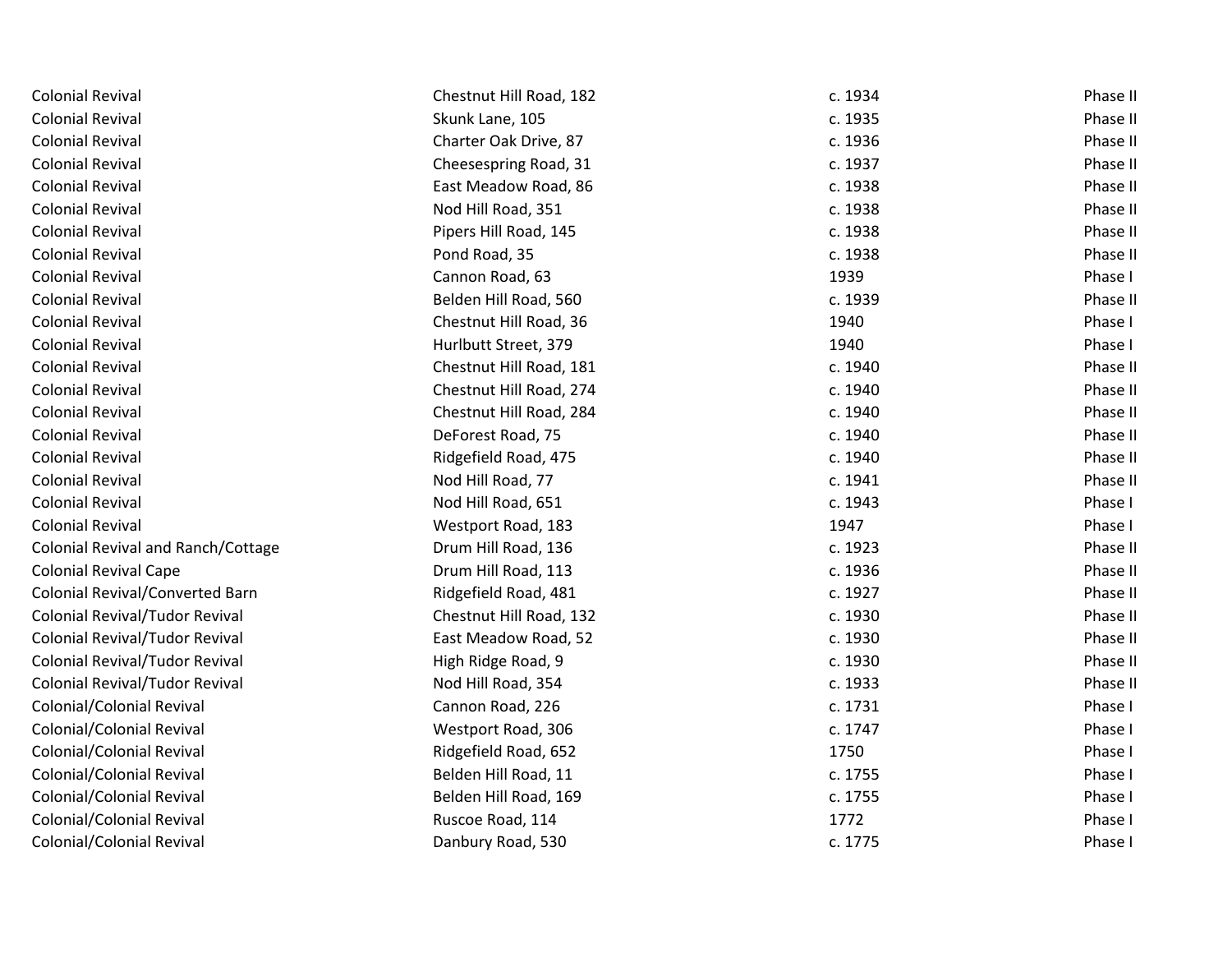| Colonial/Colonial Revival         | Belden Hill Road, 468             | c. 1780 | Phase I  |
|-----------------------------------|-----------------------------------|---------|----------|
| Colonial/Colonial Revival         | Old Danbury Road, 15              | c. 1780 | Phase I  |
| Colonial/Colonial Revival         | Danbury Road, 224                 | c. 1785 | Phase I  |
| Colonial/Colonial Revival         | Ridgefield Road, 522              | 1790    | Phase I  |
| Colonial/Colonial Revival         | Danbury Road, 539                 | c. 1790 | Phase I  |
| Colonial/Colonial Revival         | Ridgefield Road, 1090             | c. 1795 | Phase I  |
| <b>Colonial/Colonial Revival</b>  | Honey Hill Road, 94               | 1800    | Phase I  |
| Colonial/Colonial Revival         | Cannon Road, 109                  | c. 1800 | Phase I  |
| Colonial/Colonial Revival         | Ridgefield Road, 512              | 1810    | Phase I  |
| <b>Colonial/Colonial Revival</b>  | Ridgefield Road, 923              | c. 1810 | Phase I  |
| Colonial/Federal/Colonial Revival | Danbury Road, 150 (Lambert House) | 1724    | Phase I  |
| Colonial/Georgian                 | Danbury Road, 395                 | c. 1760 | Phase II |
| Colonial/Picturesque Vernacular   | Drum Hill Road, 165               | c. 1770 | Phase I  |
| Colonial/Picturesque Vernacular   | Pimpewaug Road, 2                 | 1790    | Phase I  |
| Colonial/Picturesque Vernacular   | Dudley Road, 149                  | c. 1790 | Phase I  |
| Colonial/Picturesque Vernacular   | Hurlbutt Street, 275              | 1799    | Phase I  |
| Colonial/Picturesque Vernacular   | Hurlbutt Street, 257              | 1805    | Phase I  |
| Colonial/Picturesque Vernacular   | Lovers Lane, 26                   | 1870    | Phase I  |
| Colonial/Vernacular               | Old Boston Road, 3                | c. 1790 | Phase I  |
| Contemporary                      | Millstone Road, 221               | 1963    | Phase I  |
| Contemporary                      | Olmstead Hill Road, 122           | 1968    | Phase I  |
| Contemporary                      | Olmstead Hill Road, 295           | 1968    | Phase I  |
| <b>Converted Mill</b>             | Millstone Road, 201               | c. 1850 | Phase II |
| Craftsman                         | Godfrey Place, 6                  | c. 1920 | Phase II |
| Craftsman                         | Sharp Hill Road, 14               | c. 1920 | Phase II |
| Craftsman                         | Belden Hill Road, 78              | c. 1924 | Phase II |
| Craftsman                         | Connery Street, 9                 | c. 1924 | Phase II |
| Craftsman                         | Own Home Avenue, 34               | c. 1924 | Phase II |
| Craftsman                         | Danbury Road, 707                 | c. 1928 | Phase II |
| Craftsman                         | Danbury Road, 703                 | c. 1929 | Phase II |
| Craftsman                         | Danbury Road, 699                 | c. 1930 | Phase II |
| Craftsman                         | East Meadow Road, 85              | c. 1930 | Phase II |
| Craftsman                         | Sunset Hill Road, 10              | c. 1930 | Phase II |
| Craftsman                         | Own Home Avenue, 29               | c. 1932 | Phase II |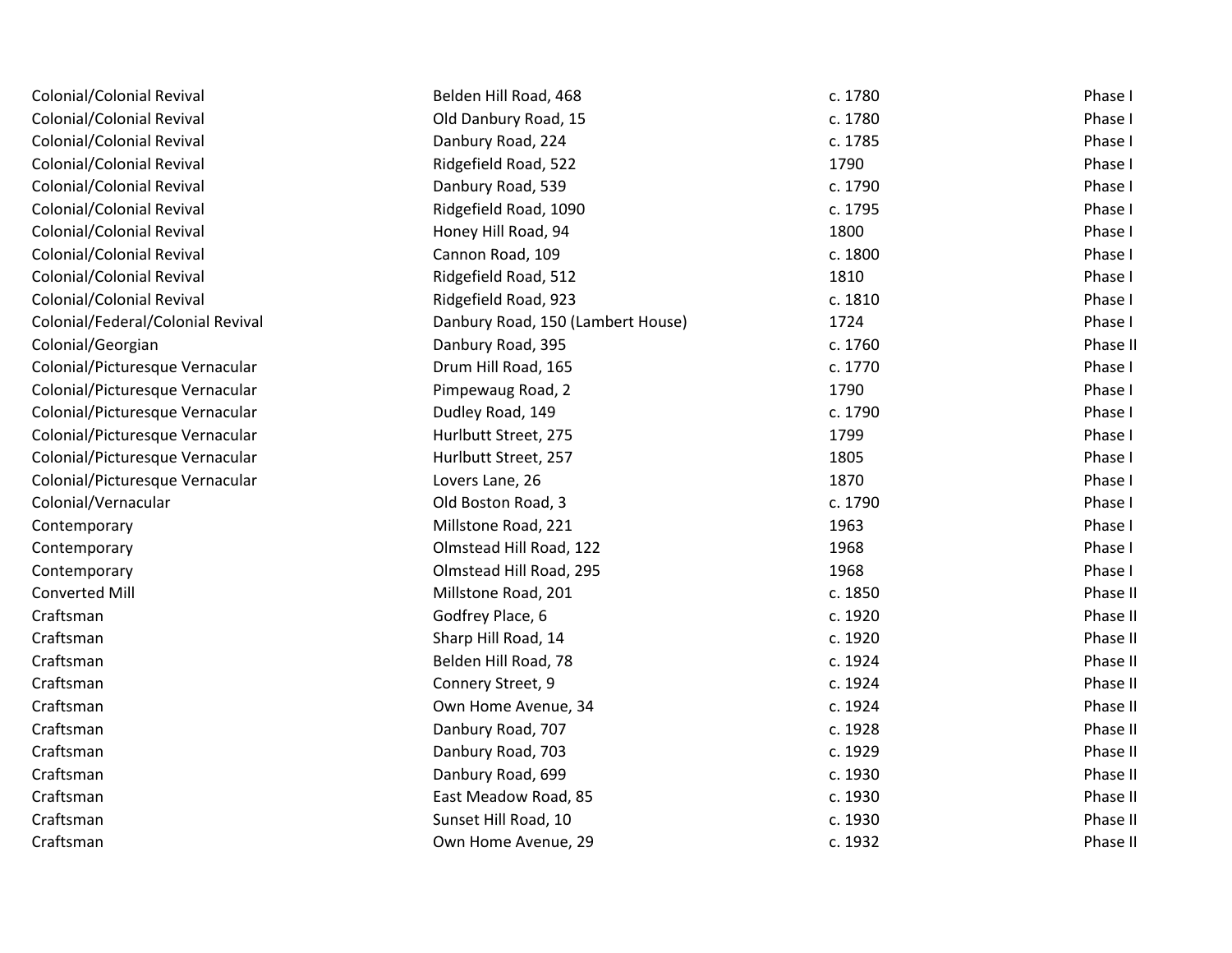| Craftsman                     | Danbury Road, 711      | c. 1937      | Phase II |
|-------------------------------|------------------------|--------------|----------|
| <b>Craftsman Bungalow</b>     | Old Kings Highway, 189 | c. 1910      | Phase II |
| <b>Craftsman Bungalow</b>     | Old Kings Highway, 193 | c. 1921      | Phase II |
| <b>Craftsman Bungalow</b>     | Danbury Road, 763      | c. 1925      | Phase II |
| Craftsman Bungalow            | Old Kings Highway, 187 | c. 1925      | Phase II |
| Craftsman Bungalow            | Old Highway, 7         | c. 1929      | Phase II |
| <b>Craftsman Bungalow</b>     | Danbury Road, 687      | c. 1930      | Phase II |
| <b>Craftsman Bungalow</b>     | Evergreen Avenue, 2    | c. 1930      | Phase II |
| <b>Craftsman Bungalow</b>     | Hurlbutt Street, 118   | c. 1940      | Phase II |
| <b>Dutch Colonial Revival</b> | Sharp Hill Road, 77    | c. 1921      | Phase II |
| <b>Dutch Colonial Revival</b> | Liberty Street, 69     | c. 1923      | Phase II |
| <b>Dutch Colonial Revival</b> | Horseshoe Road, 14     | c. 1924      | Phase II |
| <b>Dutch Colonial Revival</b> | Own Home Avenue, 23    | c. 1925      | Phase II |
| <b>Dutch Colonial Revival</b> | Westport Road, 230     | c. 1929      | Phase II |
| <b>Dutch Colonial Revival</b> | Deerfield Road, 7      | c. 1930      | Phase II |
| <b>Dutch Colonial Revival</b> | Sunset Pass, 12        | c. 1931      | Phase II |
| <b>Dutch Colonial Revival</b> | Chestnut Hill Road, 92 | c. 1935      | Phase II |
| <b>Dutch Colonial Revival</b> | Range Road, 221        | c. 1938      | Phase II |
| Eclectic                      | Danbury Road, 523      | c. 1820      | Phase I  |
| Eclectic                      | Ridgefield Road, 760   | 1850         | Phase I  |
| Eclectic                      | Nod Hill Road, 634     | c. 1903      | Phase I  |
| Eclectic                      | Catalpa Road, 32       | 1909         | Phase I  |
| Eclectic                      | New Street, 49         | 1915         | Phase I  |
| Eclectic                      | West Meadow Road, 105  | c. 1928      | Phase II |
| Eclectic                      | Millstone Road, 52     | 1932         | Phase I  |
| Eclectic                      | West Meadow Road, 115  | c. 1938      | Phase II |
| Eclectic                      | West Meadow Road, 96   | c. 1939      | Phase II |
| Federal                       | Lovers Lane, 19        | 1750         | Phase I  |
| Federal                       | Ridgefield Road, 846   | 1790         | Phase I  |
| Federal                       | Nod Hill Road, 209     | c. 1800      | Phase I  |
| Federal                       | Fullin Lane, 10        | c. 1800-1820 | Phase I  |
| Federal                       | Hurlbutt Street, 126   | 1810         | Phase I  |
| Federal                       | Danbury Road, 444      | c. 1810      | Phase I  |
| Federal                       | Sharp Hill Road, 190   | c. 1815      | Phase I  |
|                               |                        |              |          |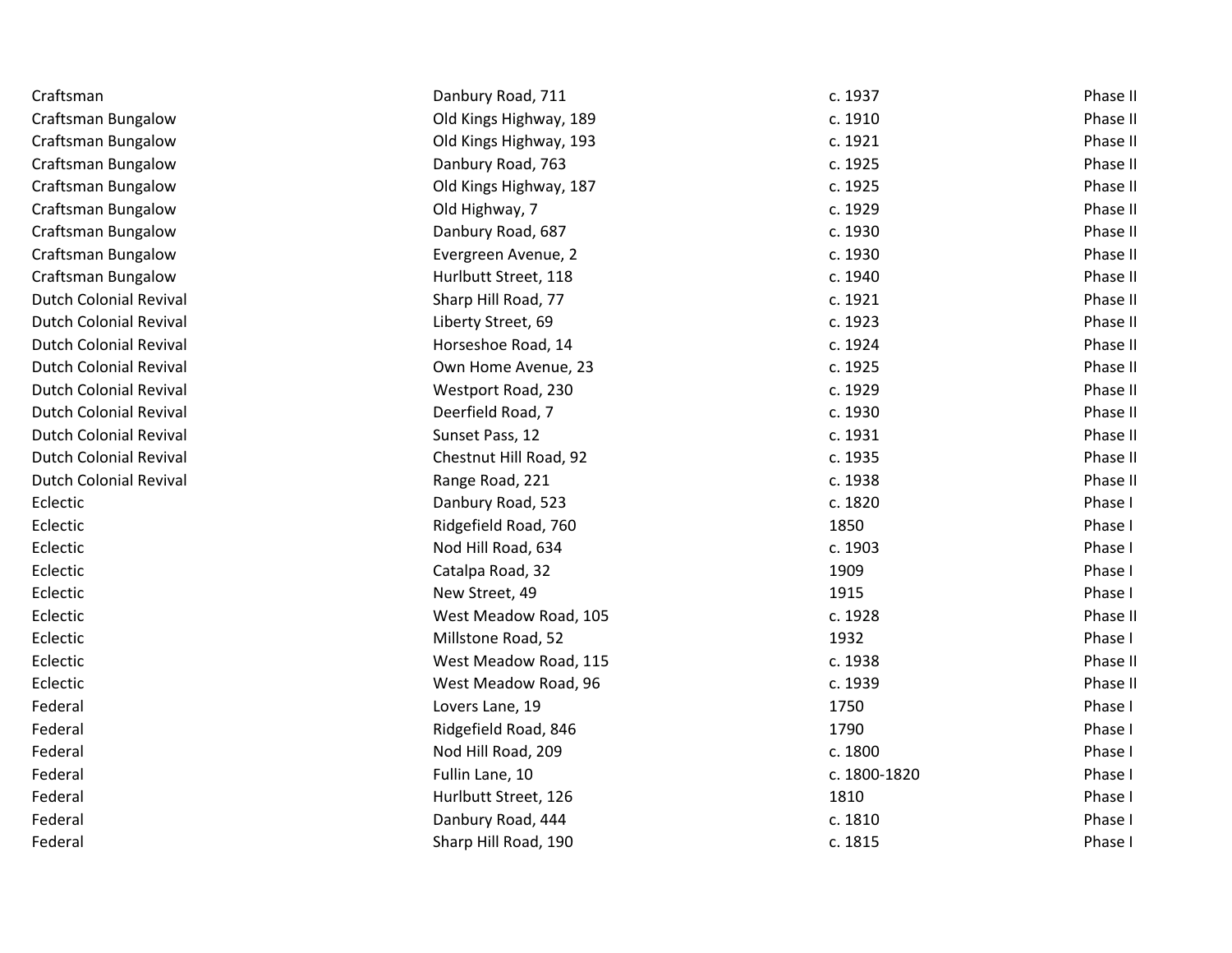| Federal                  | Hurlbutt Street, 138    | 1820      |            | Phase I |
|--------------------------|-------------------------|-----------|------------|---------|
| Federal                  | Nod Hill Road, 610      | c. 1820   |            | Phase I |
| Federal                  | Ridgefield Road, 77     | c. 1820   |            | Phase I |
| Federal                  | Seeley Road, 36         | 1825      |            | Phase I |
| Federal                  | Old Ridgefield Road, 15 | c. 1825   |            | Phase I |
| Federal                  | Ridgefield Road, 226    | c. 1825   |            | Phase I |
| Federal                  | Wilton Acres Road, 10   | c. 1827   |            | Phase I |
| Federal                  | Ridgefield Road, 69     | 1828-1832 |            | Phase I |
| Federal                  | Ridgefield Road, 871    | 1830      |            | Phase I |
| Federal                  | Cedar Road, 139         | c. 1830   |            | Phase I |
| Federal                  | Chestnut Hill Road, 61  | c. 1830   |            | Phase I |
| Federal                  | Collinswood Road, 1     | c. 1830   |            | Phase I |
| Federal                  | Old Danbury Road, 49    | c. 1830   |            | Phase I |
| Federal                  | Old Mill Road, 11       | c. 1830   |            | Phase I |
| Federal                  | Pimpewaug Road, 51      | c. 1830   |            | Phase I |
| Federal                  | Ridgefield Road, 65     | 1832      |            | Phase I |
| Federal                  | Sturges Ridge Road, 109 | c. 1832   |            | Phase I |
| Federal                  | Belden Hill Road, 311   | c. 1835   |            | Phase I |
| Federal                  | Belden Hill Road, 45    | c. 1836   |            | Phase I |
| Federal                  | Ridgefield Road, 764    | 1843      |            | Phase I |
| Federal/Colonial Revival | Nod Hill Road, 314      | c. 1770   |            | Phase I |
| Federal/Colonial Revival | Belden Hill Road, 87    | 1787-1796 |            | Phase I |
| Federal/Colonial Revival | Drum Hill Road, 88      | 1800      |            | Phase I |
| Federal/Colonial Revival | Ridgefield Road, 274    | 1800-1825 |            | Phase I |
| Federal/Colonial Revival | Belden Hill Road, 160   | c. 1810   |            | Phase I |
| Federal/Colonial Revival | Nod Hill Road, 430      | c. 1810   |            | Phase I |
| Federal/Colonial Revival | Olmstead Hill Road, 190 | pre 1823  |            | Phase I |
| Federal/Colonial Revival | Ridgefield Road, 1028   | 1825      |            | Phase I |
| Federal/Colonial Revival | Belden Hill Road, 227   | c. 1825   |            | Phase I |
| Federal/Colonial Revival | Cannon Road, 270        | c. 1825   |            | Phase I |
| Federal/Colonial Revival | Ridgefield Road, 67     | c. 1826   |            | Phase I |
| Federal/Colonial Revival | Sturges Ridge Road, 88  | c. 1827   | Demolished | Phase I |
| Federal/Colonial Revival | Ridgefield Road, 300    | 1830      |            | Phase I |
| Federal/Colonial Revival | Ridgefield Road, 759    | c. 1830   |            | Phase I |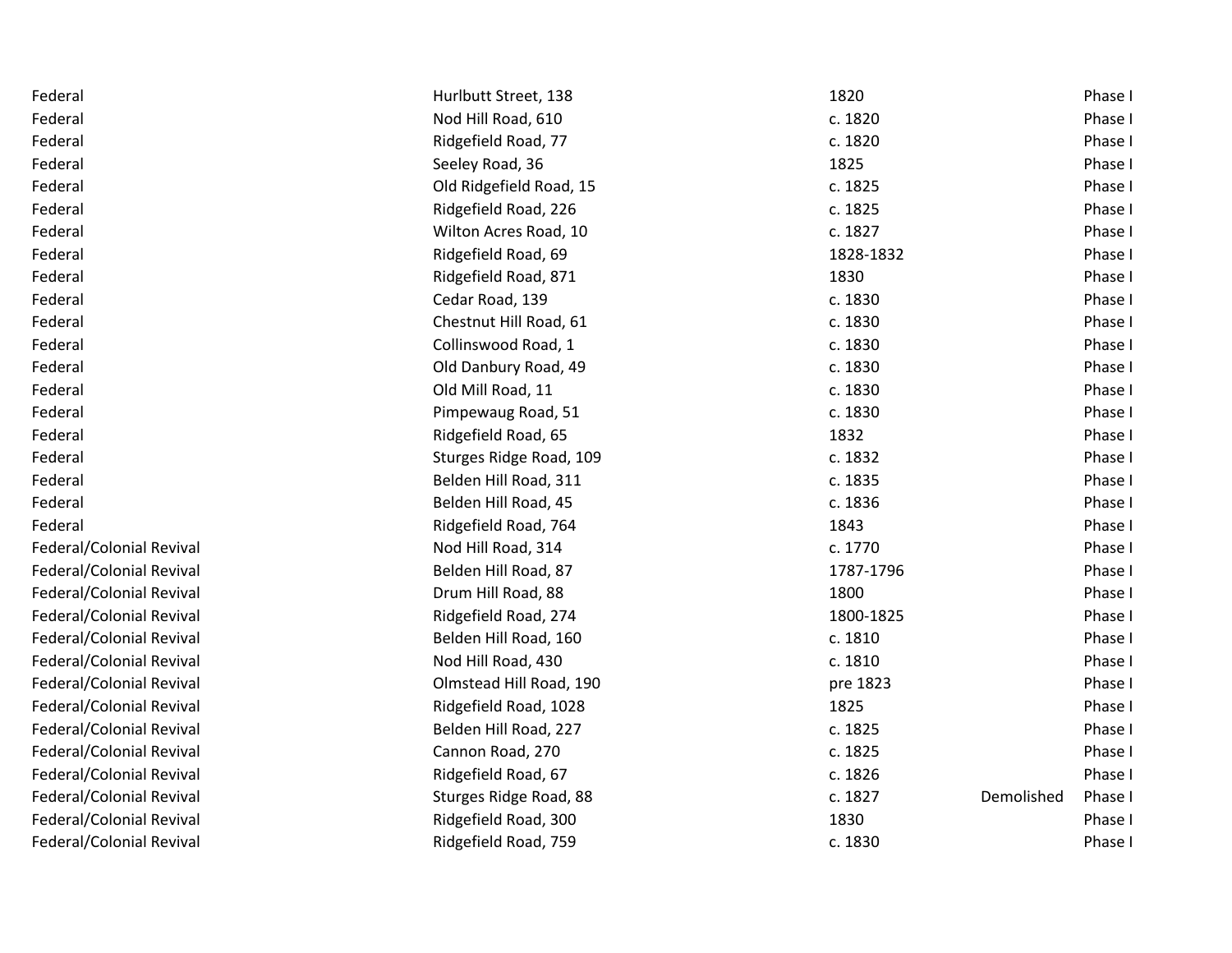| Federal/Colonial Revival                      | Chestnut Hill Road, 120         | c. 1831 |            | Phase I  |
|-----------------------------------------------|---------------------------------|---------|------------|----------|
| Federal/Colonial Revival                      | Chestnut Hill Road, 156         | c. 1930 |            | Phase I  |
| Federal/Vernacular                            | Ridgefield Road, 782            | 1840    |            | Phase I  |
| Foursquare                                    | Sharp Hill Road, 167            | c. 1922 |            | Phase II |
| Georgian                                      | Ridgefield Road, 605            | c. 1755 |            | Phase II |
| Georgian                                      | Millstone Road, 239             | c. 1772 |            | Phase II |
| <b>Gothic Revival</b>                         | Danbury Road, 254               | 1859    |            | Phase I  |
| <b>Greek Revival</b>                          | Ridgefield Road, 384            | c. 1790 |            | Phase I  |
| <b>Greek Revival</b>                          | Danbury Road, 300               | 1791    |            | Phase I  |
| <b>Greek Revival</b>                          | Danbury Road, 493               | c. 1800 |            | Phase I  |
| <b>Greek Revival</b>                          | Danbury Road, 487               | c. 1830 |            | Phase I  |
| <b>Greek Revival</b>                          | Danbury Road, 198               | c. 1835 |            | Phase I  |
| <b>Greek Revival</b>                          | Danbury Road, 436               | c. 1835 |            | Phase I  |
| <b>Greek Revival</b>                          | Nod Hill Road, 88               | c. 1835 |            | Phase I  |
| <b>Greek Revival</b>                          | Church Street, 37               | c. 1839 |            | Phase I  |
| <b>Greek Revival</b>                          | Range Road, 77                  | 1840    |            | Phase I  |
| <b>Greek Revival</b>                          | Danbury Road, 462               | c. 1840 |            | Phase I  |
| <b>Greek Revival</b>                          | Grumman Hill Road, 83           | c. 1840 |            | Phase I  |
| <b>Greek Revival</b>                          | Hurlbutt Street, 175            | c. 1840 |            | Phase I  |
| <b>Greek Revival</b>                          | Ridgefield Road, 1054           | c. 1840 |            | Phase I  |
| <b>Greek Revival</b>                          | Danbury Road, 225               | c. 1841 |            | Phase I  |
| <b>Greek Revival</b>                          | Danbury Road, 150 (Kent School) | 1843    |            | Phase I  |
| <b>Greek Revival</b>                          | Danbury Road, 470               | c. 1844 |            | Phase I  |
| <b>Greek Revival</b>                          | Danbury Road, 496               | c. 1845 |            | Phase I  |
| <b>Greek Revival</b>                          | Sturges Ridge Road, 137         | c. 1848 |            | Phase I  |
| <b>Greek Revival</b>                          | Cannon Road, 33                 | 1857    |            | Phase I  |
| <b>Greek Revival</b>                          | Danbury Road, 36                | c. 1866 | Demolished | Phase I  |
| Greek Revival/Colonial Revival                | Millstone Road, 121             | 1800    |            | Phase I  |
| Greek Revival/Colonial Revival                | Chestnut Hill Road, 294         | c. 1830 |            | Phase I  |
| Greek Revival/Colonial Revival                | Ridgefield Road, 242            | 1835    |            | Phase I  |
| Greek Revival/Colonial Revival                | Newtown Turnpike, 341           | c. 1842 |            | Phase I  |
| Greek Revival/Picturesque Vernacular          | Old Boston Road, 67             | c. 1830 |            | Phase I  |
| Greek Revival/Picturesque Vernacular          | Hurlbutt Street, 152            | c. 1840 |            | Phase I  |
| Group of three Craftsman/Vernacular Buildings | Chicken Street, 23              | 1913    |            | Phase II |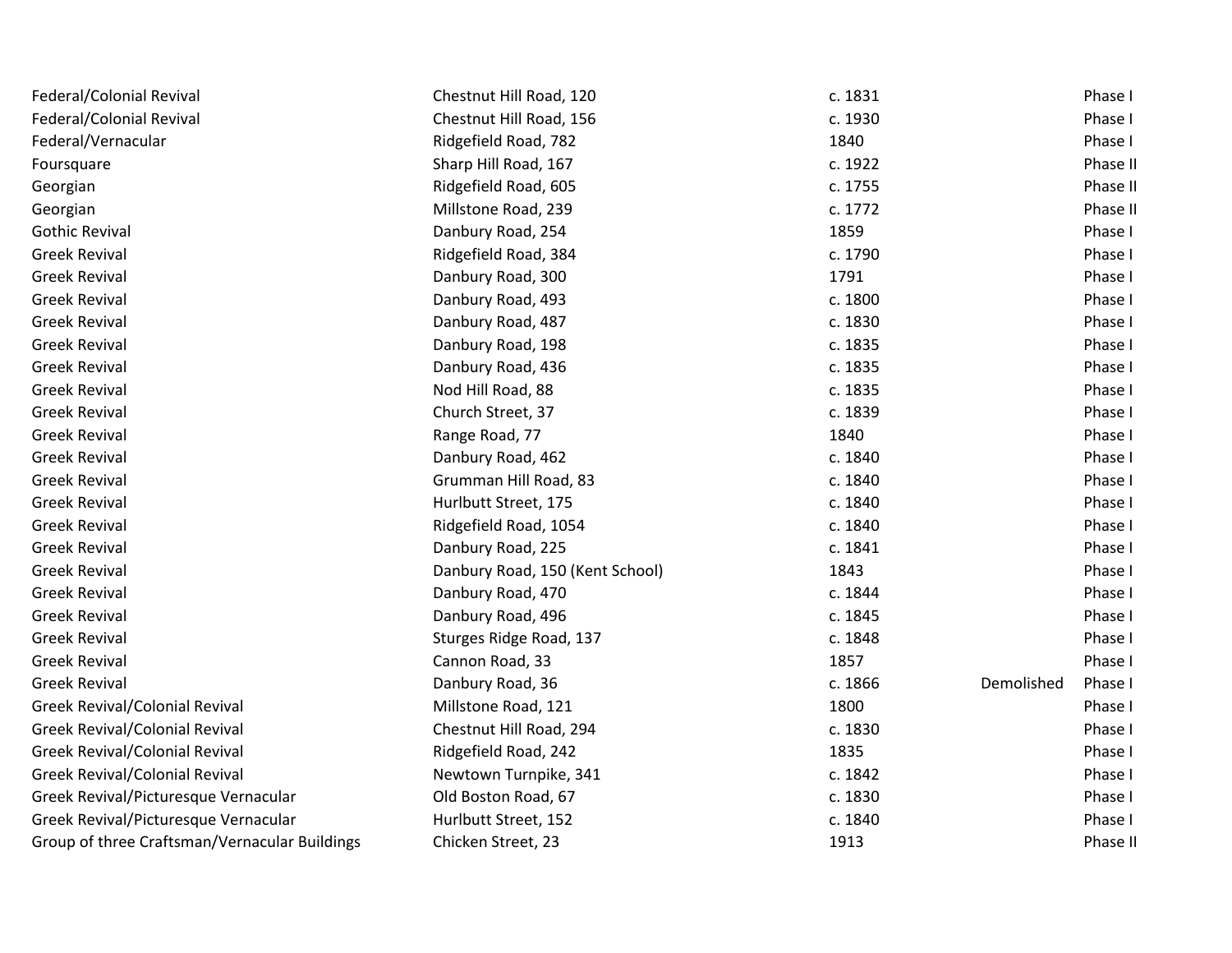| International                           | Hulda Hill Road, 128                | c. 1938      |            | Phase II |
|-----------------------------------------|-------------------------------------|--------------|------------|----------|
| <b>International Style</b>              | Shadow Lane, 30                     | 1938         |            | Phase I  |
| Italianate                              | Danbury Road, 387                   | c. 1865      |            | Phase I  |
| Italianate                              | Ridgefield Road, 183                | 1866         | Demolished | Phase I  |
| Italianate                              | Church Street, 1                    | c. 1860      |            | Phase I  |
| Italianate                              | Church Street, 49                   | c. 1870      |            | Phase I  |
| Italianate                              | Danbury Road, 237                   | c. 1877      |            | Phase I  |
| Modern (Miesian)                        | Ridgefield Road, 136                | 1955         |            | Phase II |
| Moderne/Colonial Revival                | Danbury Road, 78                    | 1932-1956    |            | Phase I  |
| <b>Modified Cape</b>                    | Belden Hill Road, 320               | c. 1940      |            | Phase II |
| Modified Cape Cod                       | Ridgefield Road, 211                | c. 1830      |            | Phase II |
| Modified Cape Cod                       | Nod Hill Road, 52                   | c. 1920      |            | Phase II |
| Modified Cape Cod                       | Ridgefield Road, 225                | c. 1930      |            | Phase II |
| <b>Modified Colonial</b>                | Ridgefield Road, 550                | c. 1742      |            | Phase II |
| Picturesque Vernacular                  | Ridgefield Road, 433                | 1830         |            | Phase I  |
| Picturesque Vernacular                  | Danbury Road, 503                   | c. 1840      |            | Phase I  |
| Picturesque Vernacular                  | Cannon Road, 34                     | 1872         |            | Phase I  |
| Picturesque Vernacular                  | Old Belden Hill Road, 71            | 1875         |            | Phase I  |
| Picturesque Vernacular                  | Danbury Road, 213                   | c. 1875      |            | Phase I  |
| Picturesque Vernacular                  | Drum Hill Road, 127                 | c. 1875      |            | Phase I  |
| Picturesque Vernacular                  | Olmstead Hill Road, 411             | c. 1875      |            | Phase I  |
| Picturesque Vernacular                  | Ridgefield Road, 823                | c. 1875      |            | Phase I  |
| Picturesque Vernacular                  | Hurlbutt Street, 123                | 1877         |            | Phase I  |
| Picturesque Vernacular                  | Danbury Road, 218                   | c. 1880      |            | Phase I  |
| Picturesque Vernacular                  | Olmstead Hill Road, 414             | c. 1880      | Demolished | Phase I  |
| Picturesque Vernacular                  | Westport Road, 191                  | c. 1880      |            | Phase I  |
| Picturesque Vernacular                  | Church Street, 3                    | c. 1890-1900 |            | Phase I  |
| Picturesque Vernacular                  | <b>Cannon Road Railroad Station</b> | c. 1892      |            | Phase I  |
| Picturesque Vernacular                  | Portland Avenue, 86                 | c. 1892      | Demolished | Phase I  |
| Picturesque Vernacular                  | Cannon Road, 25                     | 1899         |            | Phase I  |
| Picturesque Vernacular                  | Cannon Road, 32                     | c. 1900      |            | Phase I  |
| Picturesque Vernacular                  | Cannon Road, 37                     | c. 1900      |            | Phase I  |
| Picturesque Vernacular/Colonial Revival | Dudley Road, 115                    | c. 1890      |            | Phase I  |
| Queen Anne                              | Chestnut Hill Road, 2               | c. 1875      |            | Phase I  |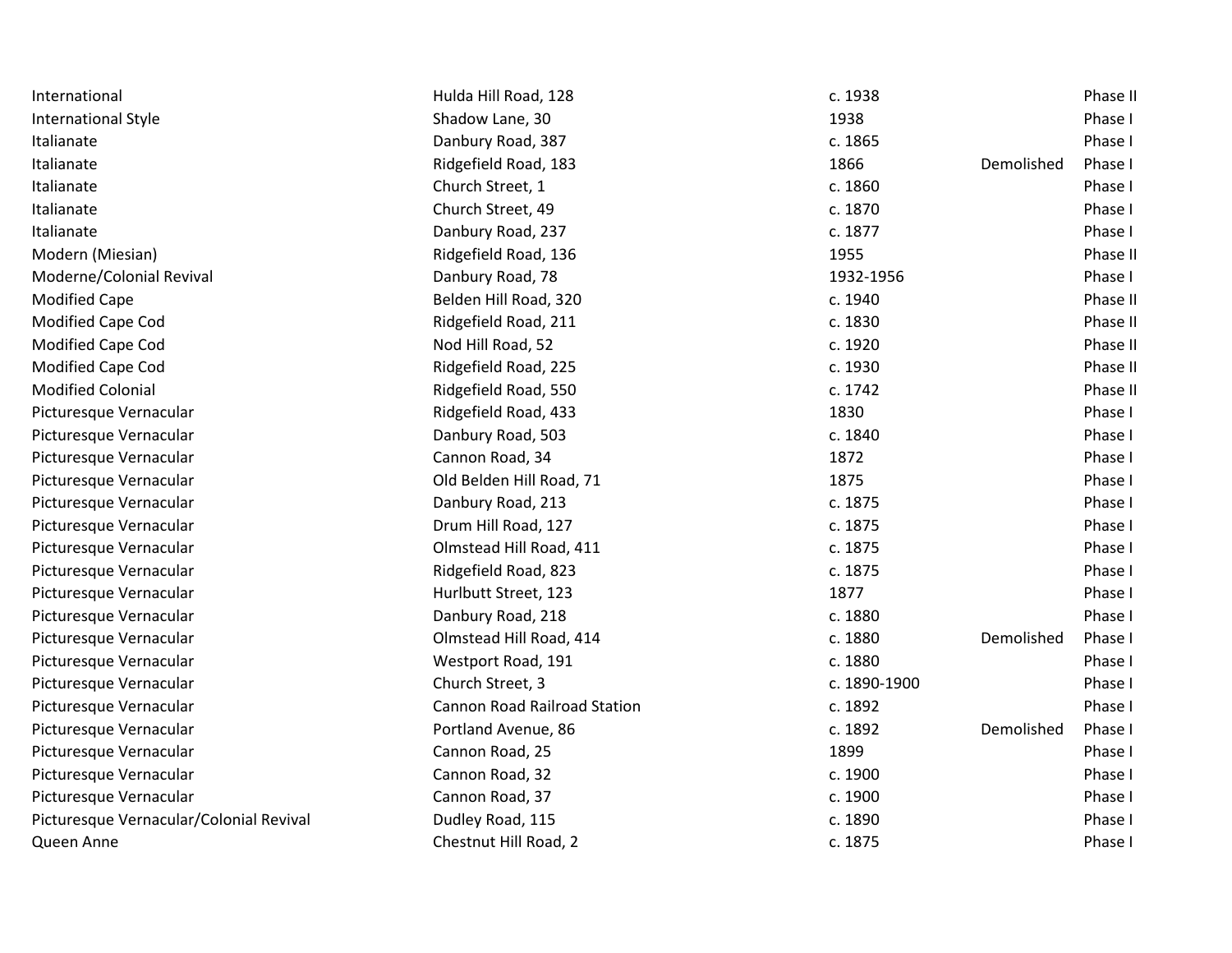| Queen Anne                      | Cherry Lane, 120       | c. 1890      | Phase I  |
|---------------------------------|------------------------|--------------|----------|
| Ranch                           | Old Kings Highway, 185 | c. 1930      | Phase II |
| Rustic                          | Danbury Road, 951      | c. 1930      | Phase I  |
| Spanish Eclectic                | West Meadow Road, 83   | c. 1928      | Phase II |
| <b>Spanish Mission</b>          | Own Home Avenue, 48    | c. 1915      | Phase II |
| <b>Spanish Mission</b>          | East Meadow Road, 2    | c. 1930      | Phase II |
| <b>Tudor Revival</b>            | Deerfield Road, 8      | c. 1923      | Phase II |
| <b>Tudor Revival</b>            | Old Highway, 157       | c. 1925      | Phase II |
| <b>Tudor Revival</b>            | Ridgefield Road, 765   | c. 1927      | Phase II |
| <b>Tudor Revival</b>            | Grumman Hill Road, 43  | c. 1928      | Phase II |
| <b>Tudor Revival</b>            | Sharp Hill Road, 122   | c. 1928      | Phase II |
| <b>Tudor Revival</b>            | West Meadow Road, 71   | c. 1928      | Phase II |
| <b>Tudor Revival</b>            | West Meadow Road, 133  | c. 1928      | Phase II |
| <b>Tudor Revival</b>            | West Meadow Road, 136  | c. 1928      | Phase II |
| <b>Tudor Revival</b>            | East Meadow Road, 79   | c. 1929      | Phase II |
| <b>Tudor Revival</b>            | Fairfax Avenue, 2      | c. 1929      | Phase II |
| <b>Tudor Revival</b>            | Grumman Hill Road, 139 | c. 1929      | Phase II |
| <b>Tudor Revival</b>            | Belden Hill Road, 345  | c. 1930      | Phase I  |
| <b>Tudor Revival</b>            | Belden Hill Road, 359  | c. 1930      | Phase I  |
| <b>Tudor Revival</b>            | Chestnut Hill Road, 80 | c. 1930      | Phase I  |
| <b>Tudor Revival</b>            | East Meadow Road, 66   | c. 1930      | Phase II |
| <b>Tudor Revival</b>            | West Meadow Road, 21   | c. 1930      | Phase II |
| <b>Tudor Revival</b>            | West Meadow Road, 32   | c. 1930      | Phase II |
| <b>Tudor Revival</b>            | West Meadow Road, 38   | c. 1931      | Phase II |
| <b>Tudor Revival</b>            | Rossimur Court, 26     | c. 1932      | Phase II |
| <b>Tudor Revival</b>            | West Meadow Road, 57   | c. 1932      | Phase II |
| <b>Tudor Revival</b>            | Old Kings Highway, 195 | c. 1940      | Phase II |
| <b>Tudor Revival Influences</b> | Woodway Lane, 9        | c. 1928      | Phase II |
| <b>Tudor/Colonial Revival</b>   | Trails End Road, 39    | c. 1939      | Phase II |
| Vernacular                      | Ridgefield Road, 901   | c. 1720      | Phase II |
| Vernacular                      | Pond Road, 4           | 1779         | Phase I  |
| Vernacular                      | Danbury Road, 490      | c. 1790      | Phase I  |
| Vernacular                      | <b>Cannon Store</b>    | c. 1790-1810 | Phase I  |
| Vernacular                      | Danbury Road, 250      | c. 1792      | Phase I  |
|                                 |                        |              |          |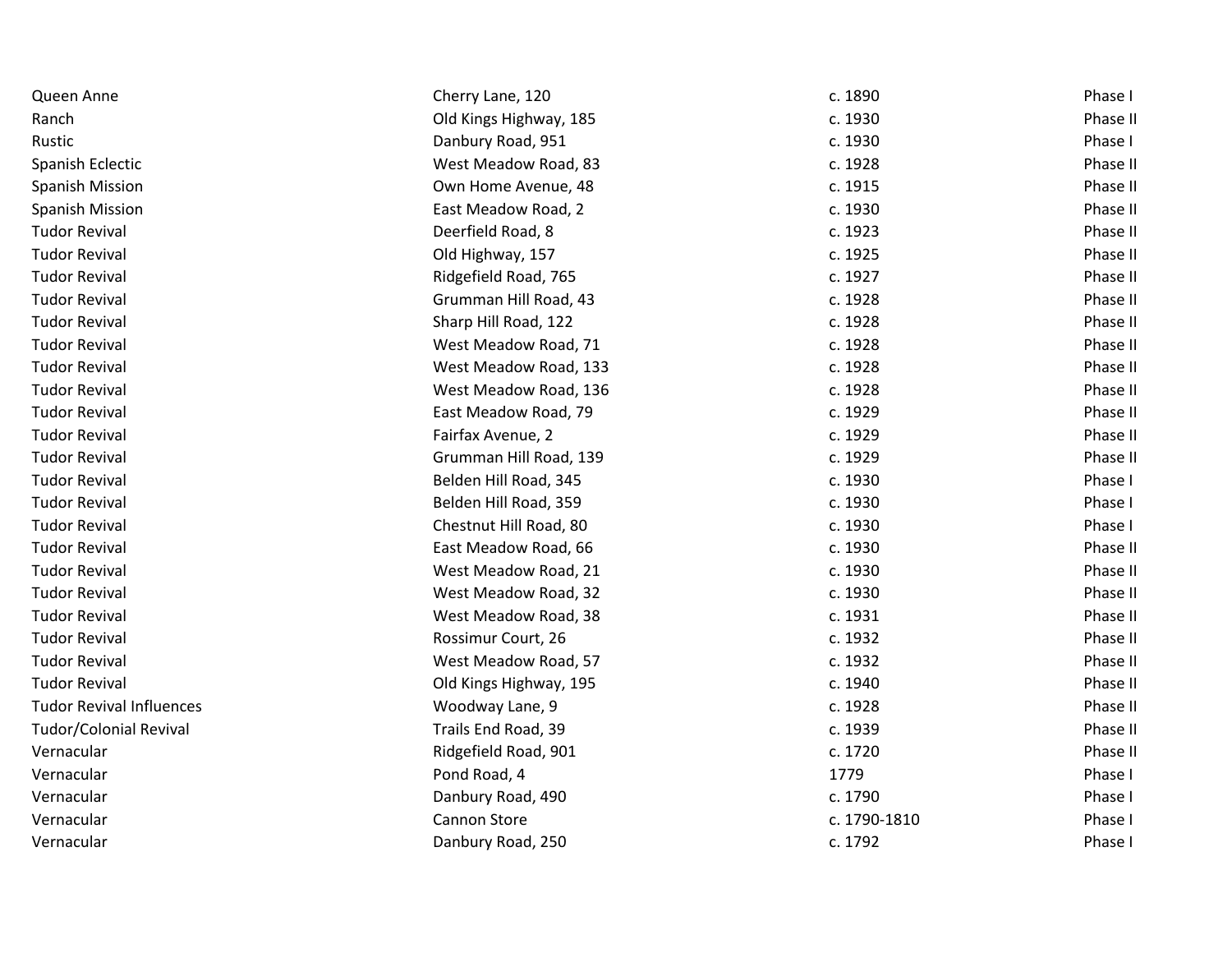| Vernacular | Nod Hill Road, 141    | c. 1815               | Phase I  |
|------------|-----------------------|-----------------------|----------|
| Vernacular | Sharp Hill Road, 203  | c. 1815               | Phase I  |
| Vernacular | DeForest Road, 2      | 1820                  | Phase I  |
| Vernacular | Lovers Lane, 10       | 1820                  | Phase I  |
| Vernacular | Ridgefield Road, 830  | 1825                  | Phase I  |
| Vernacular | Pond Road, 21         | c. 1825               | Phase I  |
| Vernacular | Danbury Road, 909     | Early 19th Century    | Phase I  |
| Vernacular | Hurlbutt Street, 157  | c. 1834               | Phase I  |
| Vernacular | Hurlbutt Street, 245  | c. 1835               | Phase I  |
| Vernacular | Hurlbutt Street, 77   | c. 1835               | Phase II |
| Vernacular | Ridgefield Road, 789  | 1837                  | Phase I  |
| Vernacular | Danbury Road, 481     | c. 1837               | Phase I  |
| Vernacular | Westport Road, 190    | 1838                  | Phase I  |
| Vernacular | Grumman Hill Road, 1  | c. 1840               | Phase I  |
| Vernacular | Danbury Road, 196     | c. 1840               | Phase I  |
| Vernacular | Danbury Road, 526     | c. 1843               | Phase I  |
| Vernacular | Cannon Road, 20       | 1848-1949             | Phase I  |
| Vernacular | Danbury Road, 454     | c. 1848               | Phase I  |
| Vernacular | Cannon Road, 24       | c. 1850               | Phase I  |
| Vernacular | Cedar Road, 35        | c. 1850               | Phase I  |
| Vernacular | Danbury Road, 232     | c. 1850               | Phase I  |
| Vernacular | Ridgefield Road, 418  | c. 1850               | Phase I  |
| Vernacular | Vista Road, 60        | c. 1850<br>Demolished | Phase I  |
| Vernacular | Cannon Road, 43       | 1851                  | Phase I  |
| Vernacular | Wilton Acres Road, 2  | pre 1853              | Phase I  |
| Vernacular | Belden Hill Lane, 3   | pre 1855              | Phase I  |
| Vernacular | Belden Hill Lane, 38  | pre 1855              | Phase I  |
| Vernacular | Ridgefield Road, 203  | 1855                  | Phase I  |
| Vernacular | Ridgefield Road, 1042 | c. 1857               | Phase I  |
| Vernacular | Cannon Road, 49       | c. 1865<br>Demolished | Phase I  |
| Vernacular | Lovers Lane, 33       | pre 1867              | Phase I  |
| Vernacular | Westport Road, 180    | after 1867            | Phase I  |
| Vernacular | Millstone Road, 24    | 1870                  | Phase I  |
| Vernacular | Cannon Road, 320      | c. 1870               | Phase I  |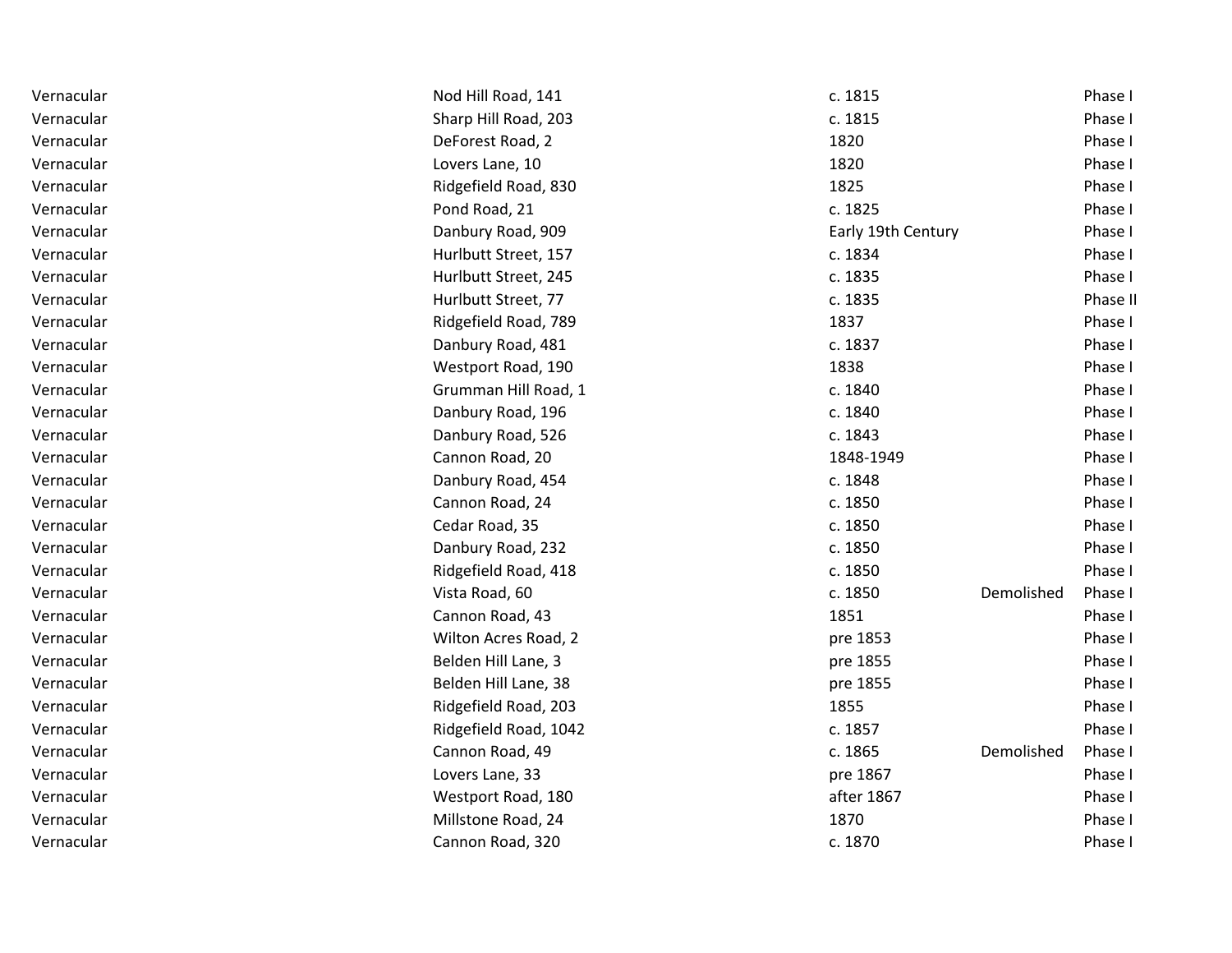| Vernacular | Danbury Road, 89         | c. 1870      |            | Phase I  |
|------------|--------------------------|--------------|------------|----------|
| Vernacular | Lovers Lane, 15          | 1871         |            | Phase I  |
| Vernacular | Church Street, 33        | c. 1875      |            | Phase I  |
| Vernacular | Nod Hill Road, 523       | c. 1875      |            | Phase I  |
| Vernacular | Danbury Road, 919        | 1880         | Demolished | Phase I  |
| Vernacular | Hurlbutt Street, 115     | c. 1885      |            | Phase I  |
| Vernacular | Old Belden Hill Road, 69 | c. 1885      |            | Phase I  |
| Vernacular | Danbury Road, 150        | c. 1889      |            | Phase I  |
| Vernacular | Hurlbutt Street, 132     | 1890         |            | Phase I  |
| Vernacular | Danbury Road, 532        | c. 1890      |            | Phase I  |
| Vernacular | Danbury Road, 923        | c. 1890      | Demolished | Phase I  |
| Vernacular | Hurlbutt Street, 187     | 19th Century |            | Phase I  |
| Vernacular | Cannon Road, 26          | c. 1900      |            | Phase I  |
| Vernacular | Cannon Road, 30          | c. 1900      |            | Phase I  |
| Vernacular | Danbury Road, 39         | c. 1900      |            | Phase I  |
| Vernacular | Honey Hill Road, 40      | 1901         |            | Phase I  |
| Vernacular | Newtown Turnpike, 340    | c. 1910      |            | Phase I  |
| Vernacular | New Street, 5 and 9      | 1913         |            | Phase I  |
| Vernacular | Mountain Road, 20        | c. 1914      |            | Phase II |
| Vernacular | Church Street, 23        | c. 1915      |            | Phase I  |
| Vernacular | Own Home Avenue, 42      | c. 1915      |            | Phase II |
| Vernacular | Raymond Lane, 14         | 1919         | Demolished | Phase I  |
| Vernacular | Westport Road, 128       | c. 1920      |            | Phase I  |
| Vernacular | Danbury Road, 209        | 1921         |            | Phase I  |
| Vernacular | Ridgefield Road, 993     | c. 1923      |            | Phase I  |
| Vernacular | Own Home Avenue, 40      | c. 1924      |            | Phase II |
| Vernacular | Fairfax Avenue, 14       | c. 1925      |            | Phase II |
| Vernacular | Hurlbutt Street, 66      | c. 1925      |            | Phase II |
| Vernacular | Sunset Pass, 30          | c. 1925      |            | Phase II |
| Vernacular | Hurlbutt Street, 434     | c. 1926      |            | Phase II |
| Vernacular | Hanford Lane, 19         | c. 1927      |            | Phase II |
| Vernacular | Mather Street, 94        | c. 1927      |            | Phase II |
| Vernacular | Partrick Lane, 14        | c. 1927      |            | Phase II |
| Vernacular | Ridgefield Road, 957     | c. 1928      |            | Phase II |